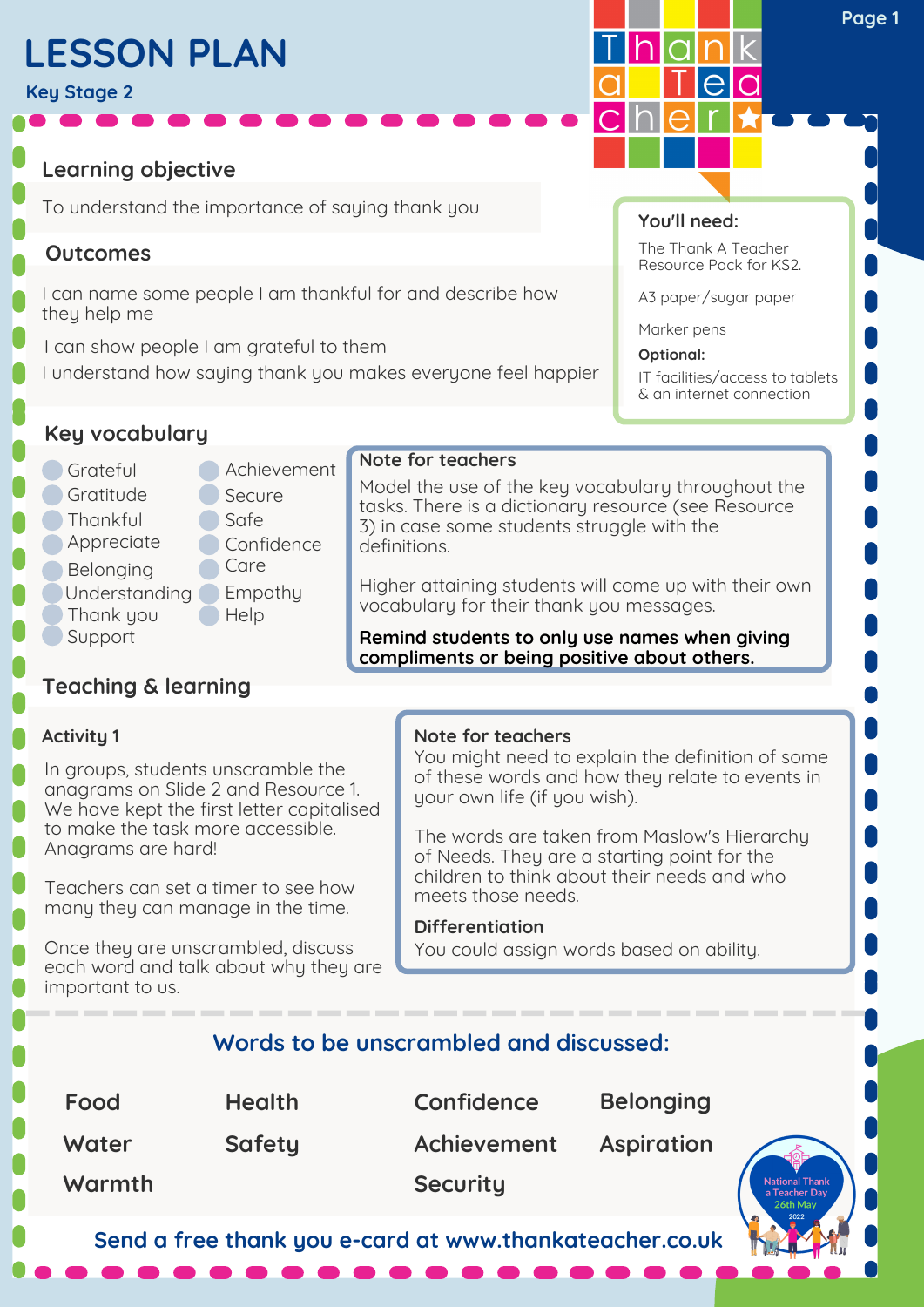# **LESSON PLAN**

**Key Stage 2**

## **Teaching & learning**

### **Activity 2**

Who can we say thank you to?

Divide students into groups and give them a large piece of paper and a marker pen. Give each group a word from Activity 1. These could be differentiated depending on attainment level.

Each group has to come up with a spider diagram for their word. They should jot down all the people within the school they can think of to thank based on their word.

Model the spider diagram first using one of the words.

For example, for the word 'food' we could thank:

- **Office staff** for organising deliveries and payments
- **Catering staff** for making sure food is ready on time and that you have enough to eat
- **Teaching assistants** and other support staff who supervise us as we eat **Teachers** who supervise us and make sure we arrive on time for lunch
- **Caretaker** for fixing broken furniture and making sure the surroundings are safe and pleasant while we eat
- **Headteacher** for choosing healthy and tasty menus for us
- **Cleaning staff** for making sure we eat in a clean and hygienic environment
- **Extension:** If a group finishes their spider diagram very quickly, they can choose another word from Activity 1 and do a second spider diagram.

Discuss what the children have come up with and how sometimes it's easy to forget what people do for us.

## **Activity 3**

Why is it important to say thank you?

In Resource 2, you'll find a number of scenario cards. The activity is designed to help students consider empathy and how showing gratitude affects both their own, and others' feelings.

Students should be given a scenario card to discuss. Or, you could choose to use this as a drama task and students can act out their scenario.

Discuss each scenario and how it makes us feel when someone says thank you, and when they don't. Discuss how it might make others feel when we don't say thank you to them.

- Their feelings might be hurt
- They might think you have no manners
- They might not enjoy their job anymore
- They might feel nobody cares about any of the things they do
- They might decide not to help people again

**Send a free thank you e-card at www.thankateacher.co.uk**



**Page 2**

alaln